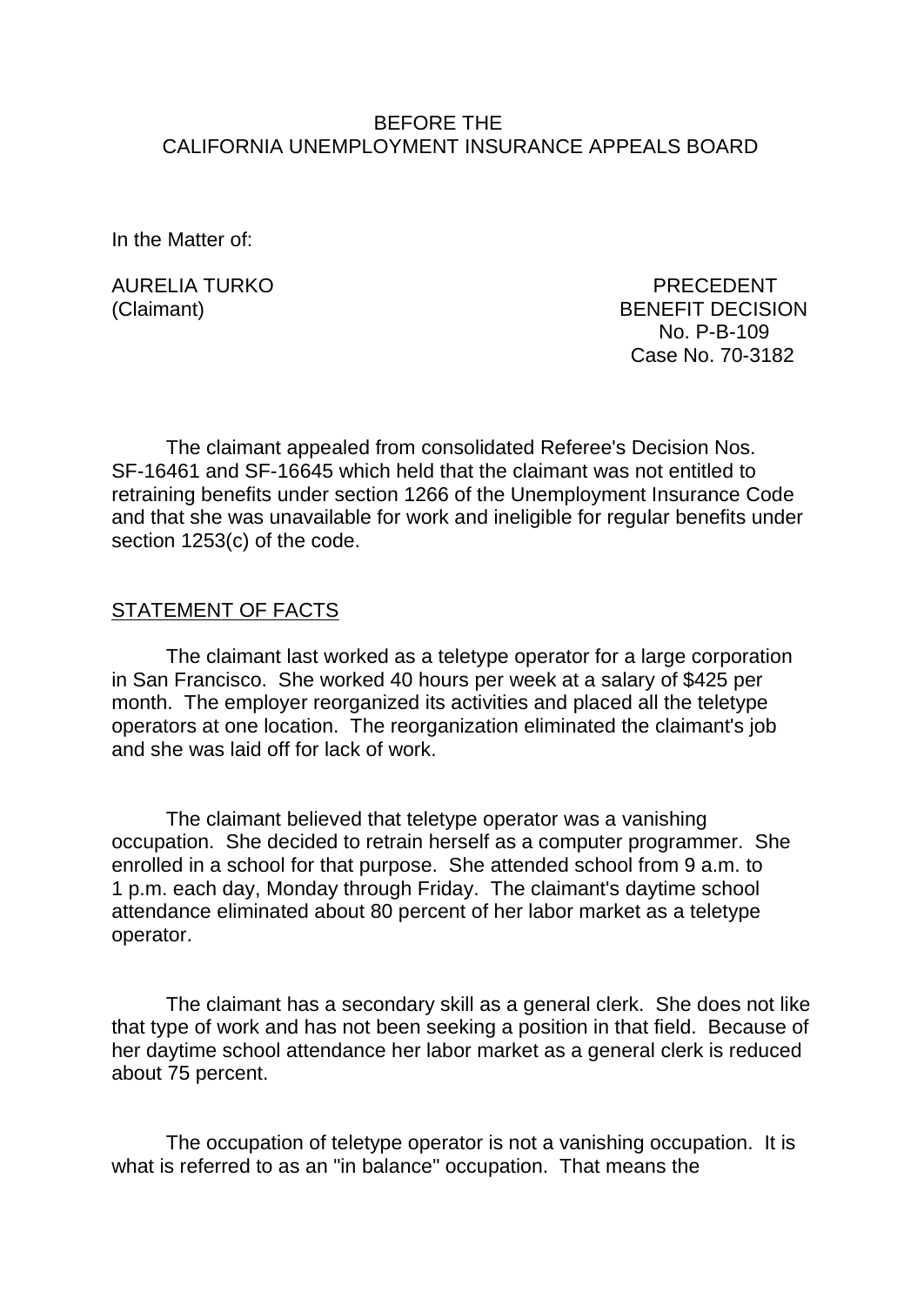requirement for teletype operators in the San Francisco area, which is the claimant's labor market, is neither increasing nor decreasing. There is a substantial labor market for the claimant in her secondary occupation of general clerk.

## REASONS FOR DECISION

Section 1266 of the California Unemployment Insurance Code states that since experience shows many individuals find competition for jobs difficult because of advancement in technological improvements and automation and relocation in our economy, it is the policy of the state to provide unemployment compensation benefits during a period of retraining for other types of work.

Section 1269 of the code provides, in pertinent part, that an unemployed individual is potentially eligible for retraining benefits only where reasonable employment opportunities for which the unemployed individual is fitted by training and experience do not exist or have substantially diminished in the labor market area in this state in which she is claiming benefits.

Before an individual can be found potentially eligible for benefits during a period of retraining, all the conditions imposed by section 1269 of the code must be satisfied. Further, these conditions must be construed in a manner which will conform with the public policy as stated in section 1266 of the code. Thus, in applying the first condition of section 1269 of the code, the one pertinent to the present case, it must be shown that reasonable employment opportunities for which the unemployed individual is fitted by training and experience do not exist or have substantially diminished in the labor market area in this state in which he is claiming benefits because his ability to compete for jobs in the labor market is impaired by advancement in technological improvements and the widespread effects of automation and relocation in our economy.

These views are in accordance with an opinion of the Attorney General of the state which was given to the Director of Employment under the date of December 6, 1967. In that opinion the Attorney General stated:

". . . While no cases have been found in which the sections [1266 and 1269] were considered, this office<sup>"</sup> did render one opinion concerning the retraining benefit provisions. 39 Ops. Cal. Atty. Gen. 205, 207. The specific issue presented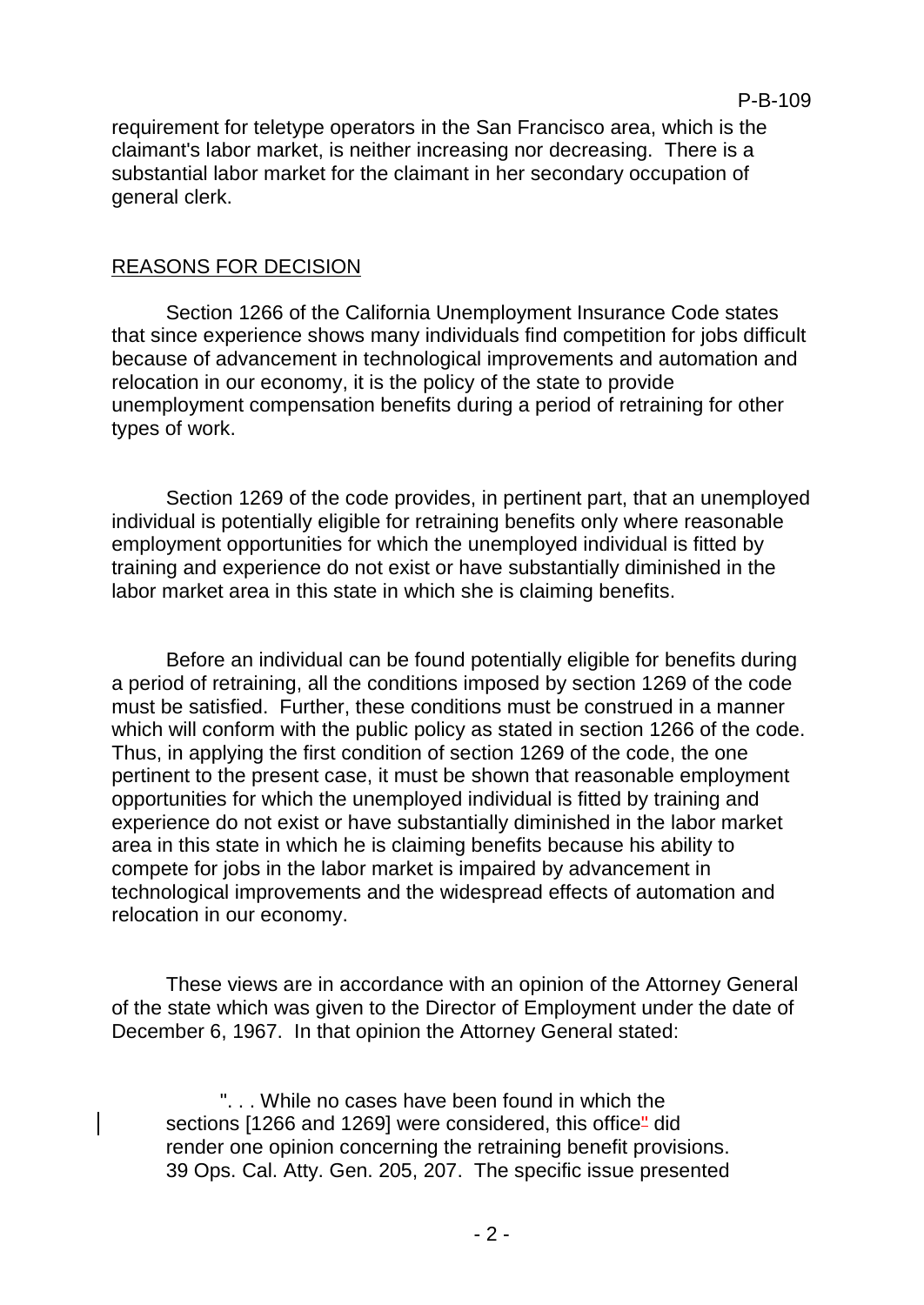here was not considered therein, but we did discuss the purposes of the statutory provisions as follows:

"'It should be noted, however, that if reasonable employment opportunities do exist for which an unemployed individual is fitted by training or experience, he would not be eligible for retraining either in a course relating to an entirely new skill or trade or in a course relating to advanced techniques in his present skill or trade. In such a situation, the only purpose for retraining would be to increase the individual's skills, probably for the purpose of securing better paid employment. This would be beyond the scope and purpose of the statute.'

\* \* \*

"It has been pointed out, however, that the specific causes of unemployment referred to in section 1266 are general economic influences which have some effect upon every segment of the labor force. Nevertheless, the Legislature stated in section 1266 that it was the policy of the state to assist 'such individuals' meaning those whose employment opportunities have decreased because of 'technological improvements and the widespread effects of automation and relocation in our economy.' The Legislature thereby indicated that it was entering a new area with some caution rather than intending to provide retraining benefits in the broadest possible number of situations. In this connection, it is interesting to compare the provisions of the 1962 Federal Manpower Development and Training Act with the 1961 California statutes. 42 USC sections 2571 and 2582 indicate an intent to provide retraining benefits to far more individuals than are covered by the state provisions.

"After considering the declaration of state policy in section 1266, the distinction between the language used in the California and Federal Statutes and the fact that retraining benefits constituted an extension of unemployment benefits, we conclude, as did the Appeals Board that section 1269 subsection (a) should be read in conjunction with and in a manner designed to carry out the legislative policy set forth in section 1266."

We considered eligibility for retraining benefits in Benefit Decisions Nos. 6675 and 6693. In those cases we held that there must be a definite showing that there was a substantial diminution in the labor market area in the field which the claimant is fitted to continue work before a conclusion may be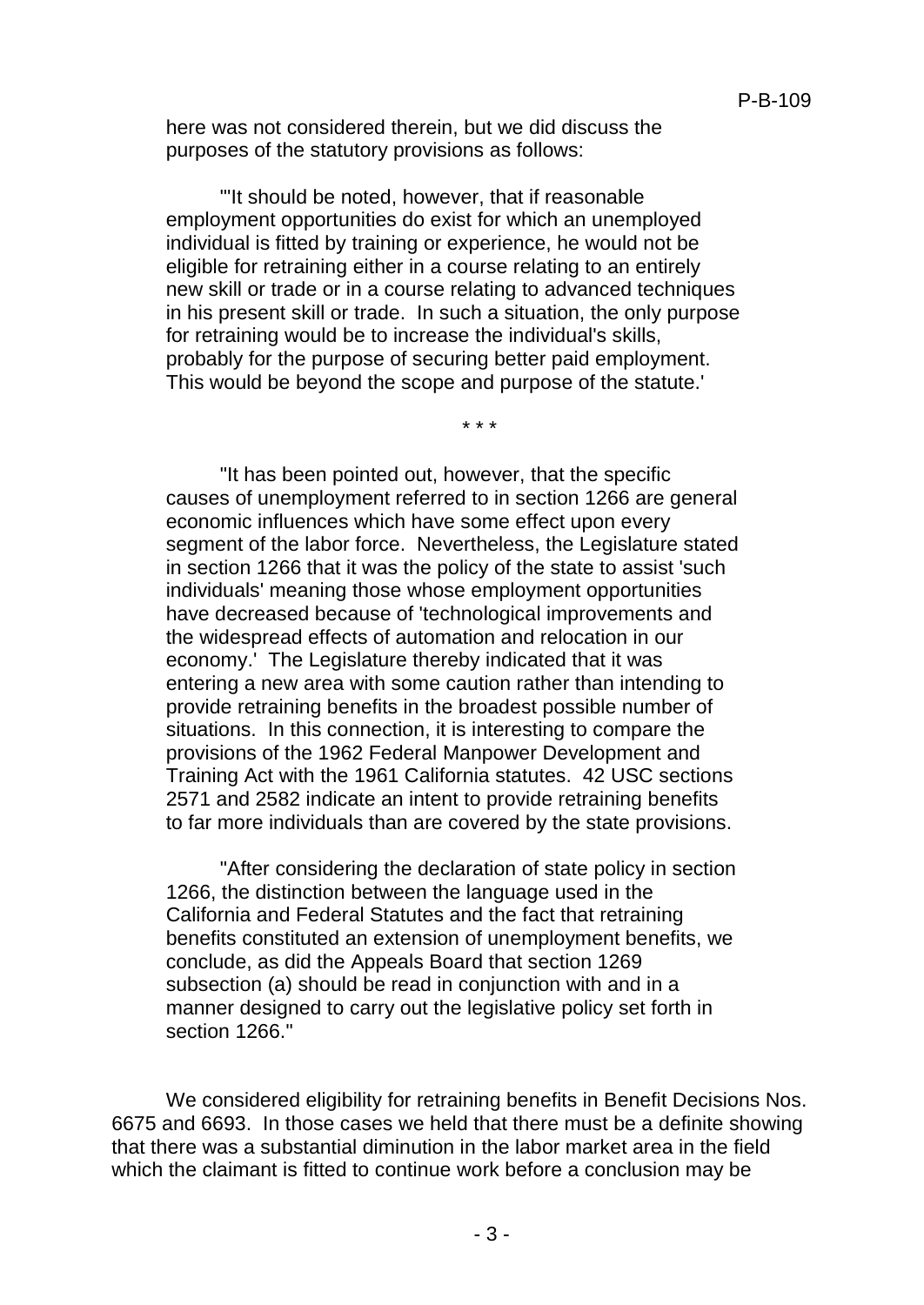#### P-B-109

drawn that retraining benefits are appropriate. We reaffirm those cases. The claimant's occupation as a teletype operator is in balance. There has not been a substantial reduction of jobs in that skill in the claimant's labor market. At the present time the claimant is ineligible for retraining benefits under the provisions of sections 1266 and 1269 of the code.

Section 1253(c) of the code provides that a claimant is eligible to receive benefits with respect to any week only if he was able to work and available for work for that week.

We have consistently held that a claimant is available for work if he is ready, willing and able to accept suitable employment in a labor market where there is an adequate demand for his services and without undue restrictions on acceptable work, either self-imposed or created by force of circumstances.

Because of her school attendance the claimant herein is unavailable for work during a substantial portion of each of the days during her normal workweek. As a result, approximately 80 percent of her labor market as a teletype operator and 75 percent of her labor market as a general clerk are eliminated. Under such circumstances, she cannot be considered available for work under our definition of the term and is therefore ineligible for regular benefits under the provisions of section 1253(c) of the code.

The claimant's hourly restrictions to attend school are self-imposed and could be removed at any time. However, our holding as to her availability for work is only effective up to the date of the referee hearing, which was June 22, 1970.